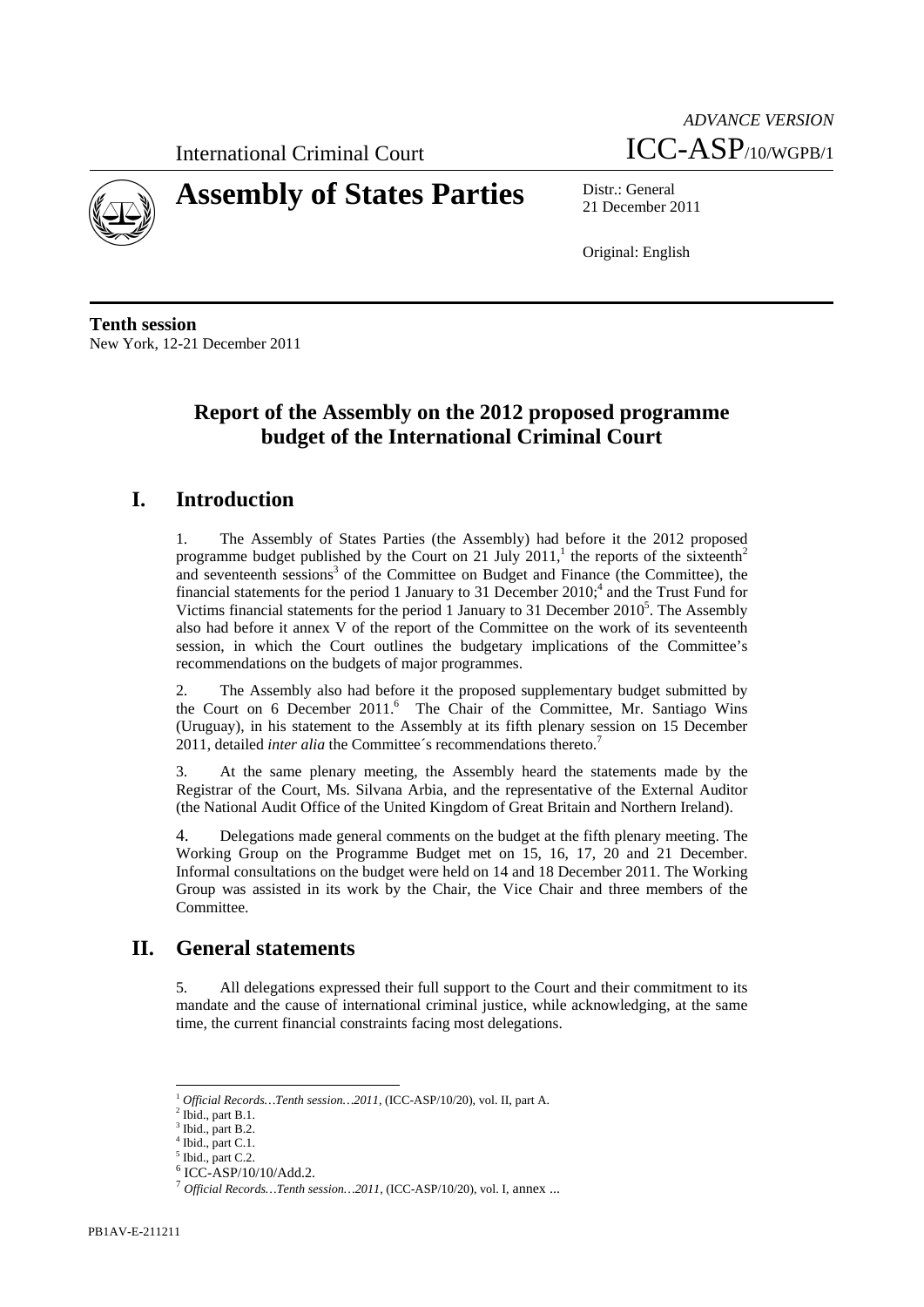6. There was general appreciation of the valuable work performed by the Committee in providing technical advice on the Court's proposed programme budget.

7. Divergent views were expressed between those delegations that supported the adoption of the budget submitted by the Court, one resulting from applying the Committee's recommendations, or even considered these recommendations as an absolute limit to reduce the budget, and those that supported a budget at the same level as in the approved 2011 budget, or with a small variation. Other delegations were not opposed, in principle, to considering limited reductions in the 2012 proposed programme budget beyond the Committee´s recommendations provided that any proposal in that regard be technically justified and do not affect the ability of the Court to fulfil its mandate. The Court observed that the Committee's recommendations posed a challenge to its ability to fulfil its increased workload. Some delegations supported the 2012 proposed programme budget submitted by the Court.

### **III. External audit**

8. The Assembly noted with appreciation the reports of the External Auditor and related comments of the Committee contained in its report on the work of its seventeenth session. The Assembly noted that the Committee had endorsed the External Auditor's recommendations.

### **IV. Appointment of the External Auditor**

9. The Committee recommended to the Assembly the appointment of the proposed External Auditor and confirmed that the procedure had been fully observed by the Court taking also into account the Committee´s previous recommendation on the importance of rotation of the external auditor.

10. The Assembly endorsed the Committee's recommendation to appoint *la Cour des comptes* (France) as the new External Auditor of the International Criminal Court and the Trust Fund for Victims for four years starting with the financial year 2012.

### **V. Supplementary budget**

11. On 6 December 2011, the Court submitted a proposed supplementary budget in the amount of  $\epsilon$ 5.3 million to cover the costs for the situation in Côte d'Ivoire ( $\epsilon$ 4.4 million) and 2gv and other related costs of the permanent premises project  $(40.9 \text{ million})$ .

12. The Chair of the Committee, in his statement to the Assembly, on 15 December 2011, provided the elements on which the Committee had based its recommendations to reduce the supplementary budget submitted by the Court. The Committee also provided the Assembly with a table (attached) detailing the adjustments recommended by the Committee by major programmes.

### **VI. Libya situation**

13. In the 2012 proposed programme budget the Court identified a need for  $\epsilon$ 7.2 million to cover the Libya situation and later revised down its estimates to  $\epsilon$ 6.4 million.

14. The Registry submitted a revised 2012 budget assumption for Libya $\delta$  on 9 December 2011. The Committee proposed to put into a trigger two scenarios of  $E$ .1 million (in relation to the Libya 1 and Libya 2 cases) which, if materialized, should be funded through the Contingency Fund, and €1.2 million (for the Libya 3 case) to be funded in 2013 should it materialize.

The Committee, at the tenth session of the Assembly, also recommended to put into a trigger €0.8 million from Major Programme III. In total, the overall reduction of the 2012 proposed programme budget for Libya was €4.1 million.

 8 ASP10/01P28.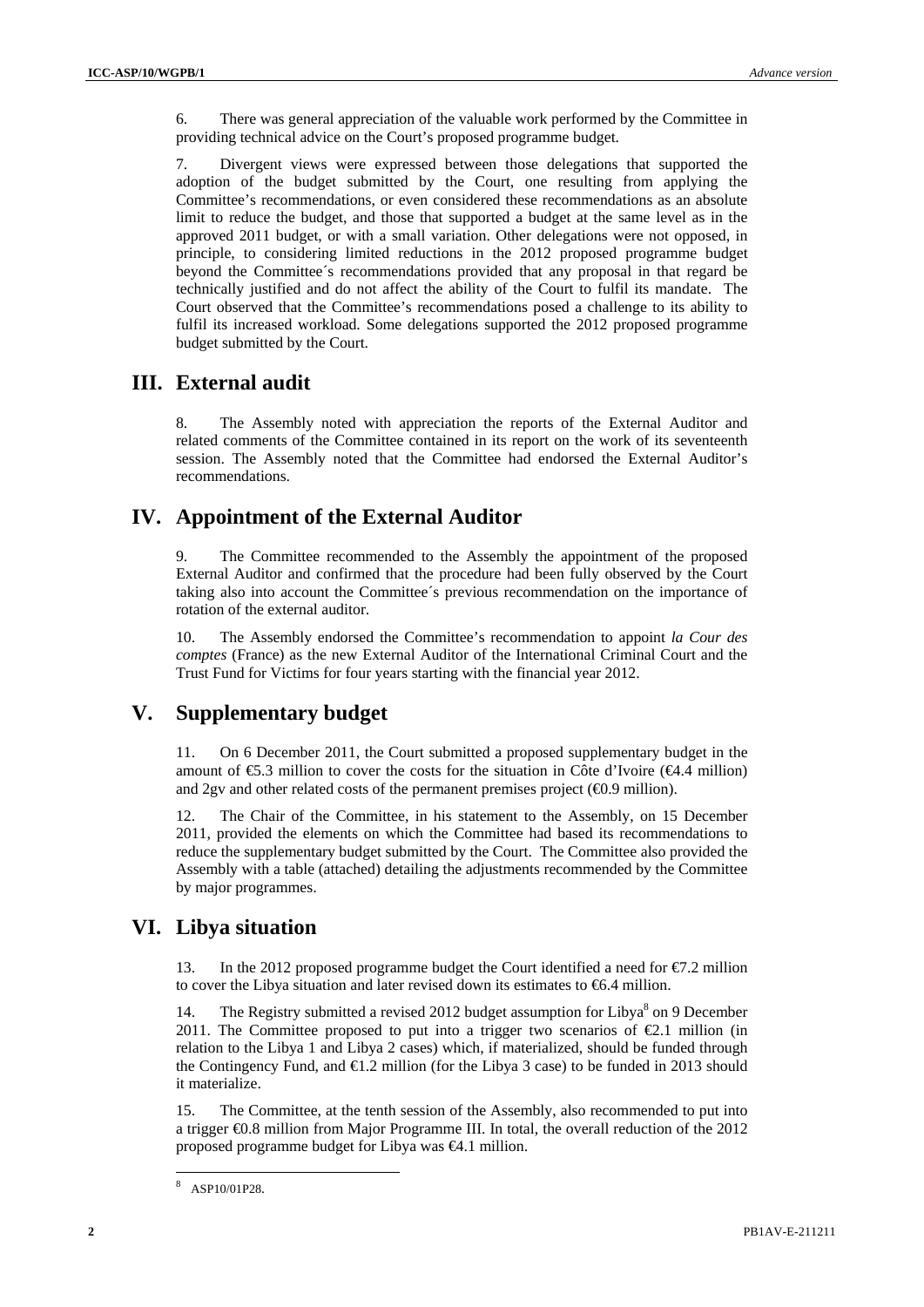### **VII. Legal aid**

16. The Assembly noted that the legal aid system of the Court was one of the main cost drivers for the rapid increase in the 2012 proposed programme budget. The expenditure for legal aid would increase from  $\epsilon$ 2.72 million in 2011 to an estimated  $\epsilon$ 7.6 million in the 2012 proposed programme budget representing an increase of €4.9 million equivalent to 180 per cent.

17. The Committee provided possibilities for potential changes in the legal aid system in annex III to its report on the work of its seventeenth session.<sup>9</sup> An explanation thereof was provided to the Assembly by a member of the Committee on 19 December 2011.

18. The Registry presented a discussion paper dated 7 December 2011 and noted that it was not a proposal to the Assembly but a very preliminary study, subject to further consultations inside and outside the Court, after which it would be submitted for advice to the Committee at its April 2012 session. The Registry cautioned against implementing any change without respecting the consultation process provided for in the Rules of Procedure and Evidence.

19. While noting the recommendations of the Committee, which highlighted the significant increase in legal aid expenses, there was general agreement among delegations to underscore the fundamental role of the Court's legal aid system both for defendants and victims and the need to uphold and not to hinder the rights of the accused as set out in the Rome Statute.

20. The Assembly recommended that the Assembly request the Registrar to consult with the relevant stakeholders, as appropriate, on a revised legal aid system and to report to the Bureau before 1 March 2012 with a view to allowing for its application, as of 1 April 2012, to cases currently before the Court and future cases. The Court and the Bureau would continue its review and report their findings to the Assembly at its eleventh session. States Parties considered that there was no legal or financial impediment to the implementation of these proposals.

21. Should the implementation of the revised legal aid system as foreseen by the Assembly prove not to be possible, it was understood that the Court could have access to the Contingency Fund, in line with existing financial regulations.

#### **VIII. Personnel costs**

#### **A. Number of staff**

22. The Committee had identified staff costs as the major cost driver of the Court, representing more than two thirds of the annual budget, and continued to recommend that the freeze on established posts remain in place until the Court conducts a study on its staffing structure with adequate justifications.

23. The Assembly discussed the vacancy rate applied by the Court in different major programmes as well as positions that had been vacant for more than 12 consecutive months.

#### **B. Conditions of service**

24. The Committee had observed that there was an overall proposed increase in staff costs of €2.96 million, which was mainly due to increments in salaries (step increases) in the amount of  $E.2$  million, and the decision of the Court to enhance the conditions of service for professional staff serving in the field, in the amount of €0.4 million, and had recommended that they be absorbed within each major programme, including for General Temporary Assistance (GTA) staff.

25. The Registry indicated that it was bound by contractual obligations to grant the annual step increase based on satisfactory performance, which in 2011 applied to more than

<sup>9</sup> *Official Records…Tenth session…2011,* (ICC-ASP/10/20), vol. II, part B 2.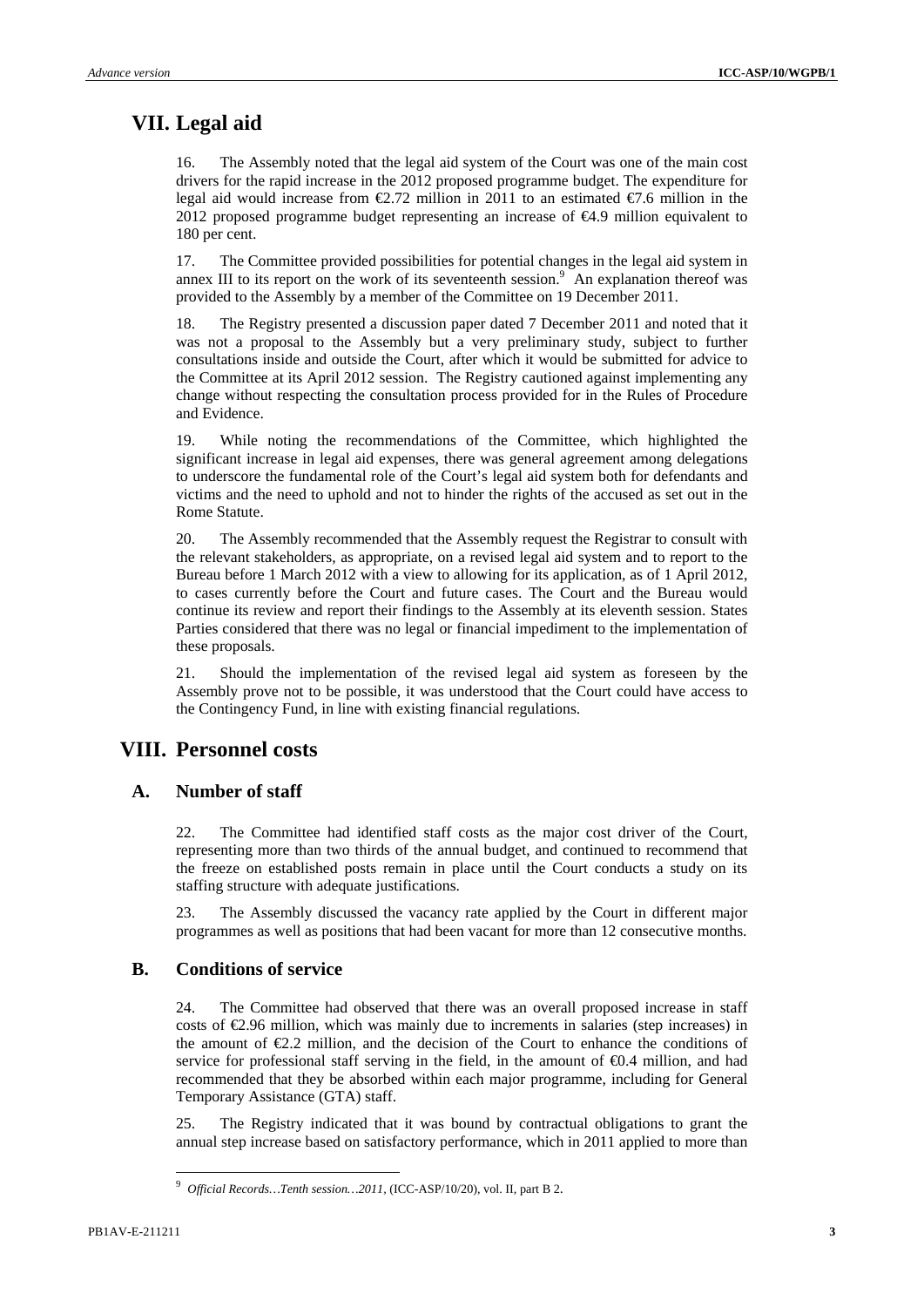99.5 per cent of the staff, while an accelerated step increase (every 10 months) is granted to staff upon demonstrated proficiency in another official language of the Court. The Registry stressed that in order to absorb these costs the Court would have to lay off GTA staff, which could result in liability for the Court before the International Labour Organization Administrative Tribunal.

26. Some delegations noted that a satisfactory performance rate of more than 99.5 per cent appeared to be somewhat elevated and wondered whether the performance appraisal system of the Court could be improved.

27. The Vice Chairperson of the International Civil Service Commission (ICSC), Mr. Wolfgang Stöckl, answered questions from delegations at the 19 December 2011 meeting of the Assembly. He indicated that the Court must follow the United Nations Common System of salaries, allowances and benefits since it is part of the United Nations Joint Staff Pension Fund (UNJSPF). The Vice Chairperson explained that there was little room of manoeuvre within the common system for member organizations (i.e. travel allowances). He also indicated that there was no possibility at the moment for member organizations to opt out in respect of salary increases and that any departure from the system could give rise to legal challenges. However, he mentioned the case of an organization that had departed from a salary increase adopted in the common system and which continued to be part of the pension scheme.

28. The ICSC Vice Chairperson clarified that step increases are granted to staff throughout the system based on "satisfactory" performance, which means that the staff member "meets the requirements" of the position, and, as an example, indicated that step increases had been granted to approximately 99 per cent of the UN staff in 2011. He also pointed out, upon enquiry, that it was up to each individual organization in the system to determine its own appraisal system, and to define the criteria of satisfactory performance. Although the Commission provided guidelines, the responsibility for the performance evaluation lay within each organization.

29. Finally, the Vice Chairperson of the ICSC stressed that discussions on the level of salaries and other conditions of service in the United Nations common system were currently being held at the United Nations General Assembly, which included the consideration of a freeze or reduction of post adjustment, which would lead to a freeze or reduction of overall salaries. In his opinion, any such change decided by the United Nations General Assembly would be valid for the entire system. The Vice Chair explained that the ICSC reported on implementation of the common system by its member organisations every two years to the United Nations General Assembly. He further clarified that the next General Service Salary Survey for The Hague duty station is planned for 2015.

### **IX. Contingency Fund**

30. The Assembly noted that the Registrar reported that the implementation for the 2011 approved budget is estimated to be 98.8 per cent, equivalent to  $\in$  02.3 million. In addition, notifications regarding access to the Contingency Fund during 2011 amounted to €8.5 million with an implementation rate of 61.9 per cent, or  $\epsilon$ 5.3 million. The two figures resulted in a combined estimated expenditure for the Court of €107.6 million in 2011, representing an excess of €4 million over the 2011 approved budget. States Parties would need to replenish the Contingency Fund in  $E.2$  million in order to keep it at the minimum  $\epsilon$  million at the beginning of 2012.

31. The Assembly recommended keeping the minimum level of the Contingency Fund at €7 million, since it provides an essential operational buffer, which is considered particularly important in 2012 in view of the uncertainties surrounding the Libya situation and the trigger budget mechanism in place.

32. The Committee had recommended that, following established practice, the Assembly should authorize the Court to transfer funds between major programmes at year end if the costs of unforeseen activities could not be absorbed within one major programme while a surplus existed in other major programmes, to ensure that all appropriations for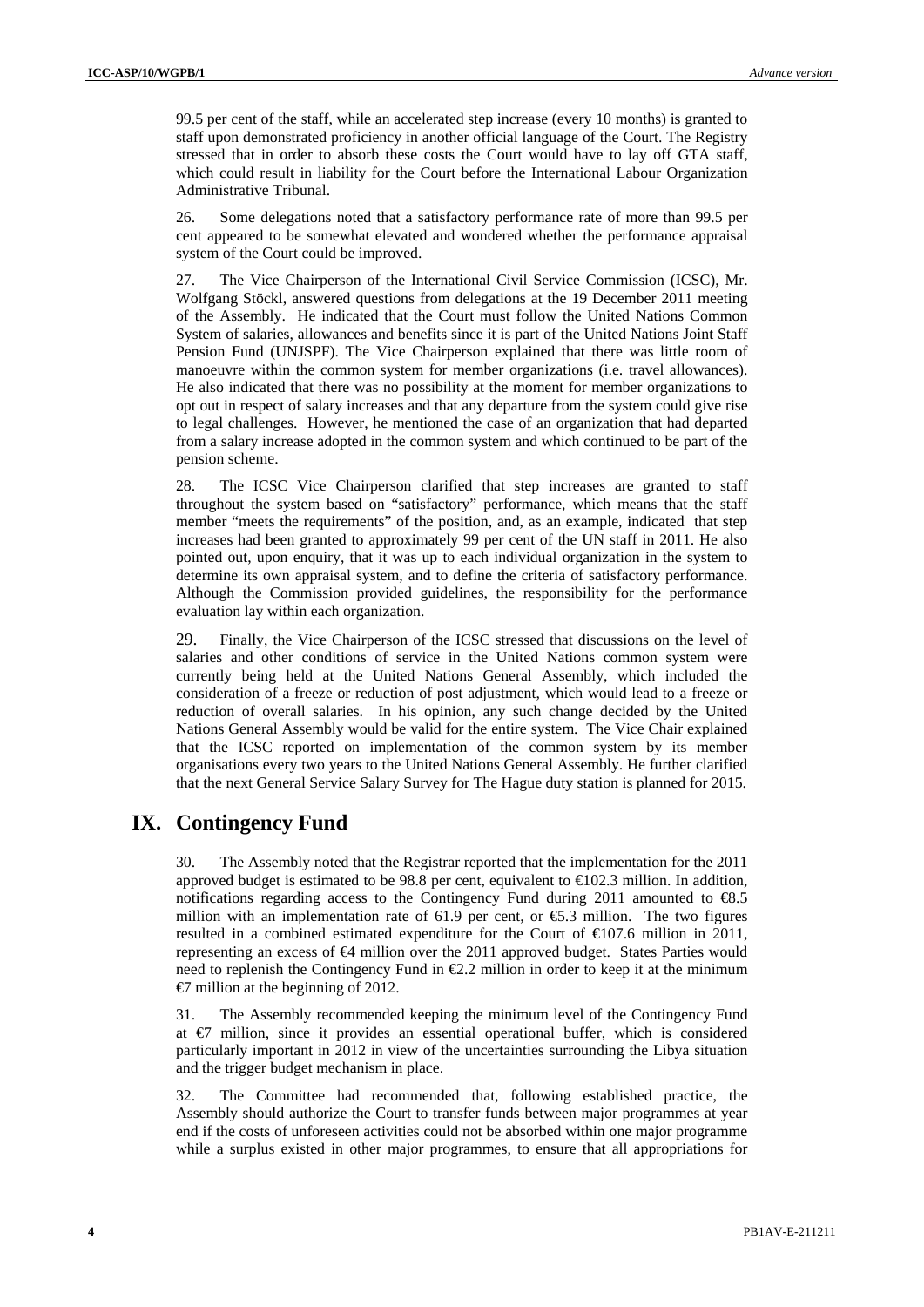2011 were exhausted before accessing the Contingency Fund.<sup>10</sup> The Court indicated that approximately  $\epsilon 1.3$  million would be transferred among major programmes in 2011.

### **X. Major Programmes**

33. Some delegations supporting no increase or a minimal increase of the budget stressed that the Assembly was sovereign to consider and reduce the budget even beyond the Committee's recommendations. However, other delegations stressed that they considered the 2012 proposed programme budget submitted by the Court as the starting point for discussions.

34. The Assembly considered the following areas in order to identify possible savings that the Court could achieve in the understanding that such savings would not hamper its ability to fulfil its mandate or affect its judicial activities, *inter alia*, on travel, hospitality, capital replacement, supplies, equipment, training, consultants, contractual services and/or general temporary assistance (GTA).

### **XI. Amount of appropriation**

35. The Court's 2012 proposed programme budget amounted to  $\bigoplus$  17.7 million. This was a 13.6 per cent increase over the 2011 approved budget.

36. The Committee's first examination of the Court's 2012 proposed programme budget, at its seventeenth session, found a number of areas where, based on actual and forecast expenditure, as well as actual experience, a number of savings could be made. Accordingly, the Committee had recommended that the budget allocation be reduced to a total of  $\bigoplus$  12.1 million.

37. A further examination by the Committee, at the tenth session of the Assembly, of the Court´s 2012 proposed programme budget, related to the Libya situation, resulted in a recommendation for an additional reduction of the budget in the amount of  $\epsilon 4.1$  million decreasing the total amount to  $\bigoplus$  07.9 million. The Assembly accepted the Committee's recommendation consisting in deferring part of the costs to the 2013 budget in combination with a trigger approach to access the Contingency Fund in case of need.

38. In addition to the 2012 proposed programme budget, the Court had submitted a proposed supplementary budget on 6 December 2011, covering the situation in Côte d'Ivoire and costs related to the permanent premises project. The Committee also recommended a number of savings that could be made amounting to  $\epsilon$ 1.3 million.

39. The Assembly decided a budget appropriation for 2012 of  $\bigoplus 08.8$  million, representing a 5 per cent increase compared to the 2011 approved budget.

40. The Assembly urged the Court to exercise fiscal restraint and to continue to identify efficiency gains.

41. It was recalled that in December 2010 the Assembly had requested the Court to draw up budget options for 2012, which costed the full range of the core Court activities (investigations, prosecutions and trials) and also costed those other important activities, which could be achieved within the same budget allocation as 2011. This request had the intention to assist the Court and the Assembly in making decisions on funding priorities. Some delegations expressed reservations about taking such an avenue.

42. The Court indicated that it had submitted a paper, dated 1 November 2011 instead, containing the list of its mandates, and pointed out that, in order to be able to submit a budget option with no growth or a minimum one, States Parties should first prioritize among the Court´s different mandates and identify those that should be reduced or eliminated.

 10 Ibid., para. 43.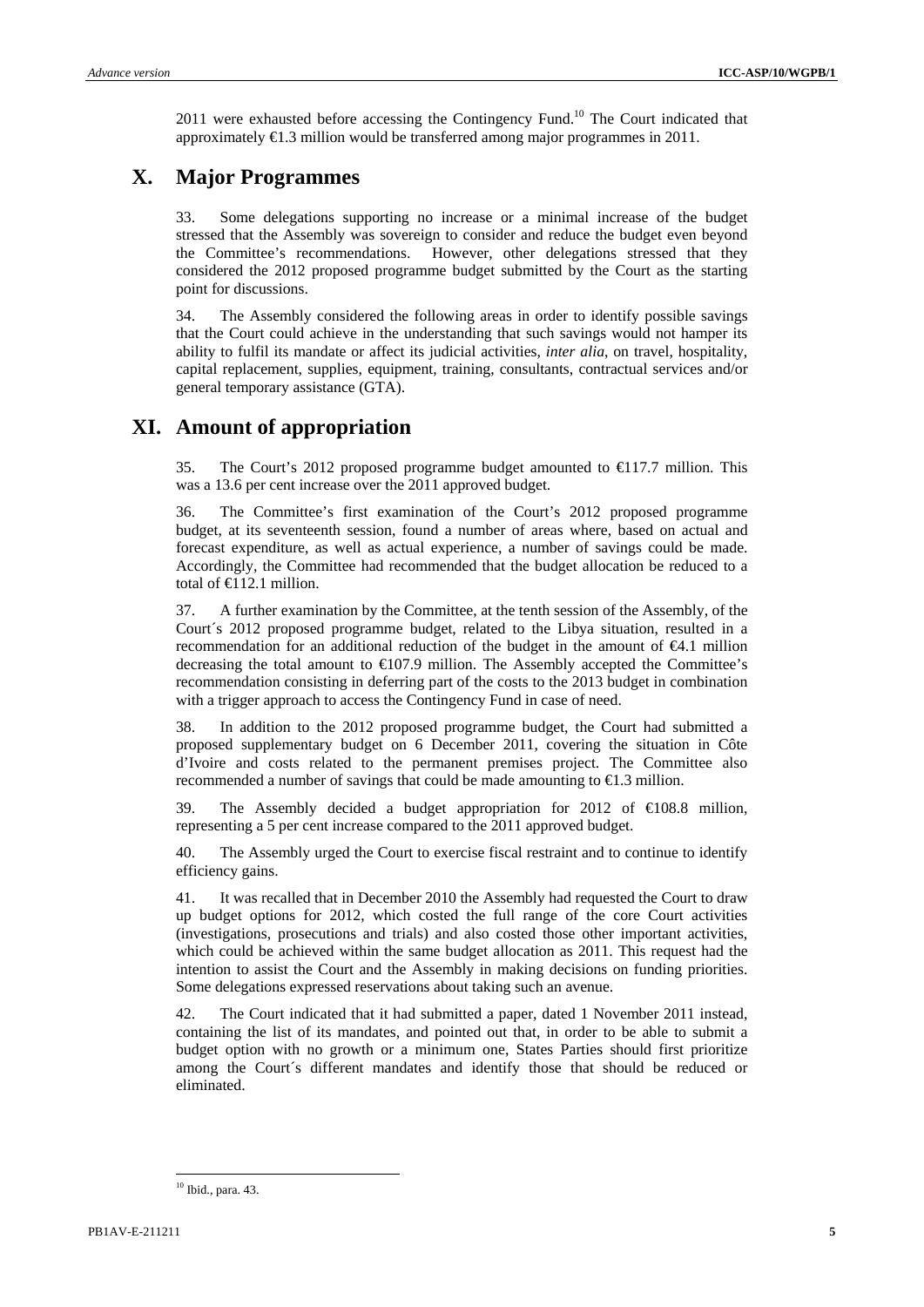### **XII. Costs arising from Security Council referrals**

43. The Assembly discussed the issue of costs arising from Security Council referrals. It was noted that under article 115 (b) of the Rome Statute, such funds shall be provided by the United Nations, subject to the approval of the General Assembly, and that under article 13 (1) of the Relationship Agreement, the conditions under which such funds could be provided by decisions of the General Assembly shall be subject to separate arrangements. Noting the absence of such arrangements, the Assembly discussed whether the Assembly should mandate the Court to conclude such arrangements.

### **XIII. The Court's budgeting process**

44. The Committee had recommended that the Court produce a medium term expenditure forecast as an annex to the 2012 proposed programme budget and for each annual budget thereafter. The Committee had also recommended that the Court develop its process for preparing the proposed programme budget. The Assembly endorsed the recommendation of the Committee.

45. The Assembly requested the Study Group on Governance to engage with the Court and the Committee on a strategic approach to increase the predictability and transparency of the Court's budgetary process as included in the draft resolution.